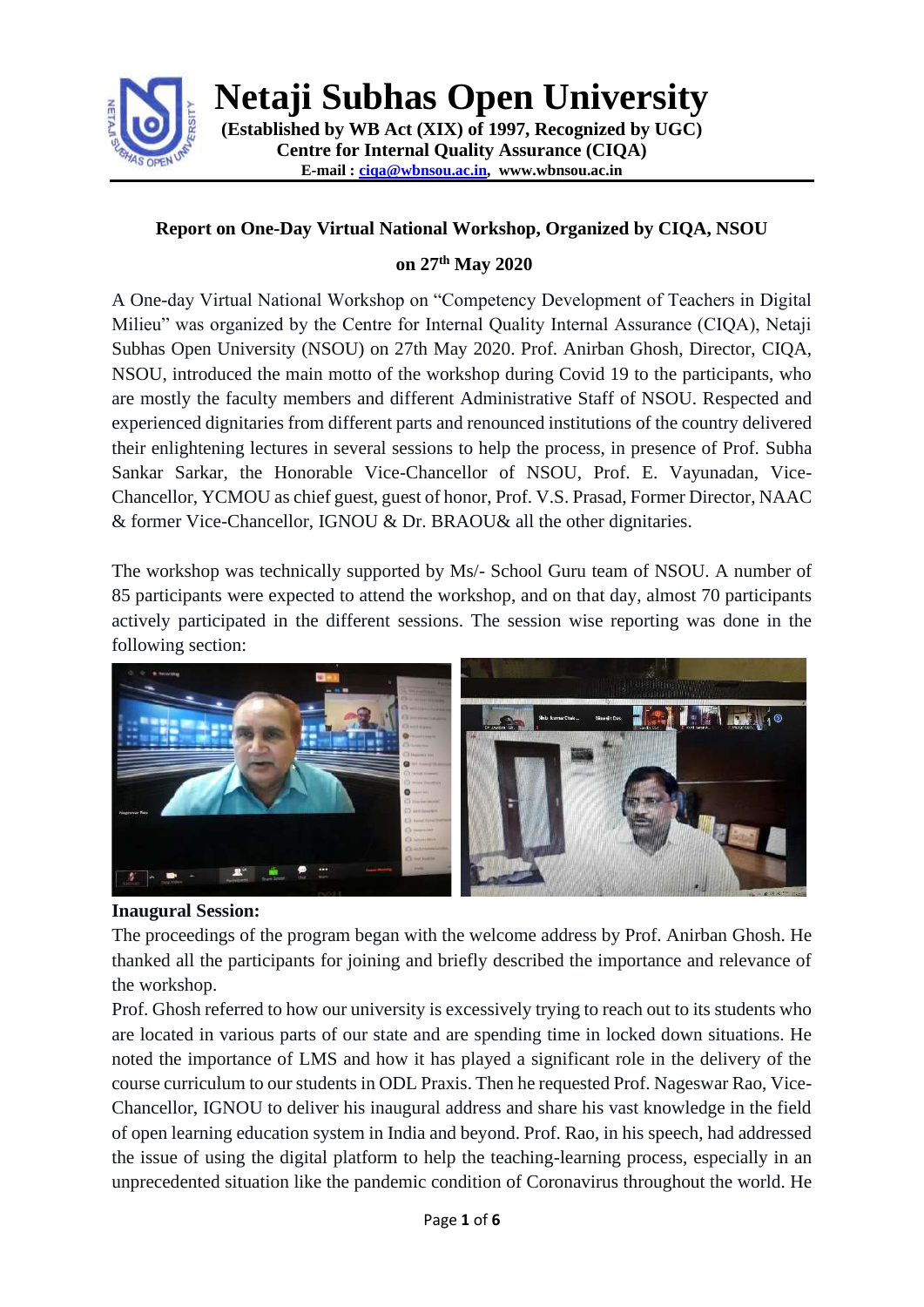emphasized on the digital platforms being used by Indira Gandhi National Open University, as a leading institution of ODL in India and its success stories. He referred the digital platforms like SWAYAM, ePGPathshala, NPTEL launched by MHRD, Govt. of India, which we can introduce to the curriculum. Through this information, Prof. Rao encouraged the participants to accommodate unusual situations and use digital platforms in institutions.

Then Chief Guest of the workshop, Professor E. Vayunandan, Vice-Chancellor, YCMOU addressed the participants and delivered his thoughts of using the ICT and innovative digital platforms to help the needs. He emphasized on the fact of challenges faced by the ODL institutions to conduct online examinations and suggested a few ways out. He encouraged the participants to engage in the new courses that are available online to build their competencies. Prof. Vayunandan also opined for the fact that given this pandemic scenario where institutions are trying to find out several ways to mitigate the gap between teaching and learning, OUs are in a comfortable position as compared to other universities while taking this online and live classes.



Next, Prof. V.S. Prasad started his enlightening speech on the importance of building competency among faculties to help the cause of enriching the education system. He focused on the fact that teachers need to work on their potential to build competency within to accommodate changing circumstances and the challenges that we are facing currently. He addressed the issue of active support and optimistic approach from different Universities and institutions as well. Prof. Prasad discussed and suggested several ways to develop an individual's competency to teach and contribute. He also said that our passion for technologies could only help us to use the digital platform in academic activities and also warned about the negative impact of jumping into an online mode of classes without prior knowledge and skill.

Prof. Subha Sankar Sarkar, Honorable Vice-Chancellor. NSOU addressed the participants and greeted all the speakers for their knowledgeable and encouraging speeches and thanked them all. Prof. S.S. Sarkar then delivered his presidential address which included the importance of this workshop organized by CIQA, NSOU. In his speech, he addressed the unprecedented situation faced by the country, especially West Bengal, after the COVID-19 pandemic and the devastating effect of cyclone Amphan. He mentioned the importance of ICT in the ODL system and discussed the ICT initiatives included in the Teaching-learning process in NSOU. He highlighted on a few achievements and online activities by the faculty members of the University in the lockdown period. Then Prof. Sarkar finished his presidential address with greetings to all the members of the organizing committee of this workshop.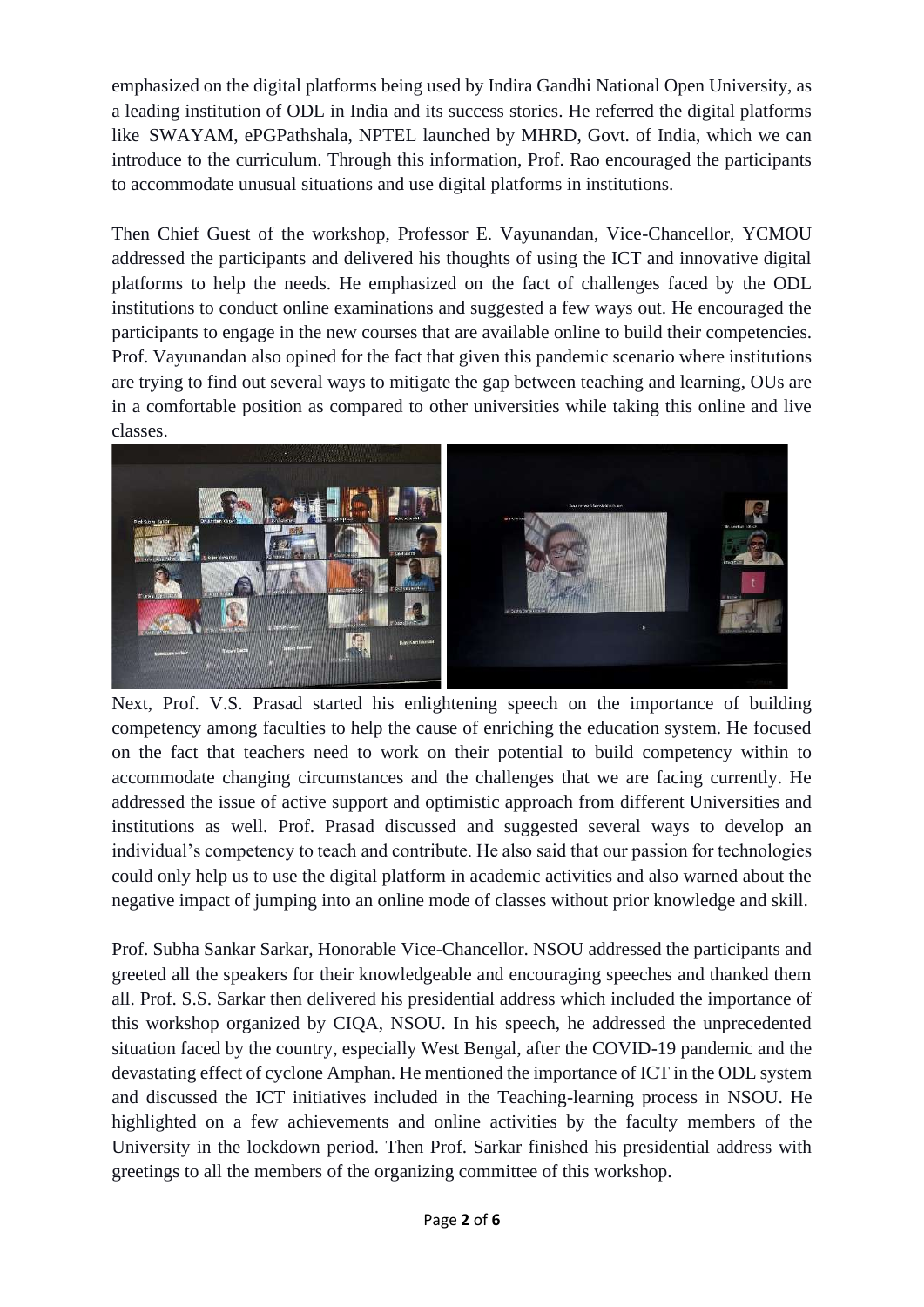The inaugural session ended by the vote of thanks presented by Dr. Md Intaj Ali, Assistant Professor of English, NSOU. Dr. Ali on behalf of CIQA, NSOU thanked Prof. Anirban Ghosh, Director, CIQA and all the members of the organizing committee of the workshop. He also thanked all the guests and participants for their incredible cooperation.

# **Technical Session 1:**

This session was conducted by Prof. K. Srinivas, Head, ICT & Project Management Unit, National Institute of Educational Planning and Administration (NIEPA). In this technical session, Prof. Srinivas gave an illustrative outlook to all the online tools available online to conduct academic activities. He emphasized on adapting every change that happens in our system with time. He rightly mentioned that we could be extinct if we do not change ourselves with time.

This technical session helped the participants to know all the online platforms available online like the Google Meet, Zoom, Google Classroom etc. to conduct online classes and to prepare the e-contents for the students. Participants could enrich themselves by knowing the different tools to conduct open-book examinations and their relevance in current situations. Prof. Srinivas also focused on creating an Individual's website or pages by using G-Suites and the other platforms. In between all these, he mentioned the initiatives from Government like the MOOCs, SWAYAM, SWAYAMPRABHA, ePGPathshala etc. and encouraged participants to use these courses for their personal competency building as well. Prof. Srinivas explained why these online platforms will still be useful in post-pandemic time of COVID-19. In this session, the use of OER and preparing E-contents and its uses were discussed in detail.

### **Technical Session 2:**

The second technical session started after the lunch break. Resource person for this session was Prof. Biswajit Das, Centre for Culture Media & Governance, Jamia Millia Islamia. Prof. Das was introduced to the participants by Prof. Anirban Ghosh, Moderator of the workshop. Prof. Das shared his vast experience of teaching for years with all the participants and enriched them with the stories of changing scenarios with time. In his speech, he mainly focused on the importance of media education and ICT in the current scenario. He also focused on how difficult it is for a teacher with Social Science to conduct a class or any examination via online mode. However, he also gave some suggestions to fight against these odds. He encouraged the faculties to focus on preparing modern pedagogical models to use in this type of interaction with students, and he also reminded the differences and other challenges faced by the ODL institutions than the conventional setup.

### **Technical Session 3:**

The last technical session was conducted by Mr. Shantanu Rooj, CEO, M/S School Guru. This was a fascinating session and drew everyone's attention as Mr. Rooj gave an exciting presentation on the new features that have been added in the LMS platform of NSOU and has opened a new window for ICT programs by the faculties. He started the session explaining how the online platform has become essential and relevant, considering the present scenario. Mr.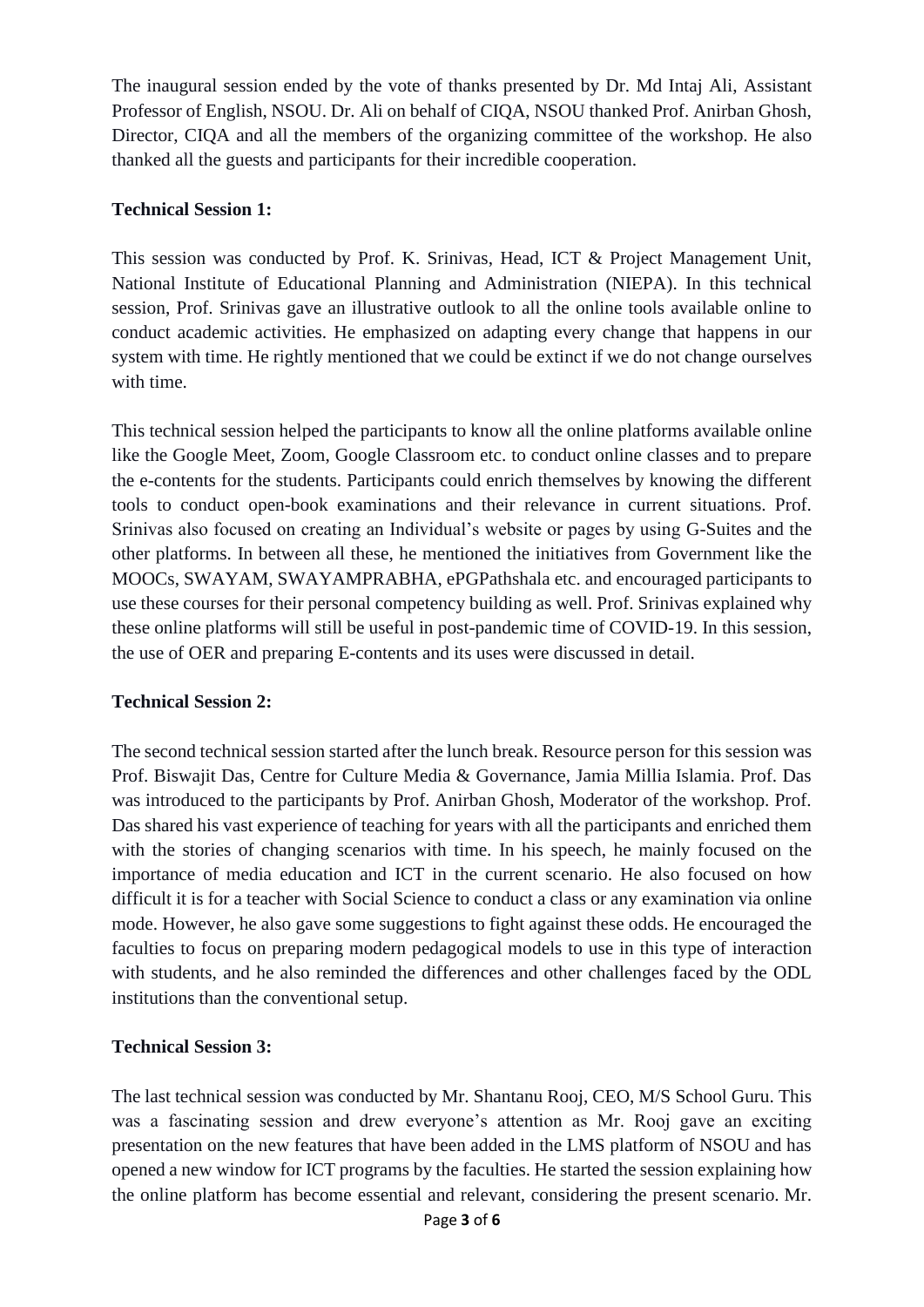Rooj shared all the details and minutes of new tools included in the NSOU app for the benefit of teachers and the students as well. As this was a completely new experience for the teachers and administration of NSOU, obviously Mr. Rooj had to answer many questions from different participants, and he also agreed to deliver hands-on training for the faculties separately later with agreement from the institution.

Prof. Subha Sankar Sarkar appreciated Mr. Rooj's effort to launch this new feature, and this session ended with the concluding remark by him. The Honorable Vice-Chancellor summarized the whole proceedings of the day and thanked all the honorable dignitaries from different parts of the country to deliver such enjoyable and enlightening sessions. He also thanked all the participants for their active participation and encouraged the members of the organizing Committee and School Guru team for conducting this workshop smoothly.

The workshop ended with the vote of thanks by Dr. Md Intaj Ali.

The feedback have been made compulsory for the participants and feedback form is designed keeping in view to properly analyse the responses of the participants. The following responses are analysed as follows.

**Overall Arrangement** : Regarding overall arrangement, 80% participants rated as excellent. And remaining 20% rated as Good. None rated it as average or expressed dissatisfaction regarding the arrangement.



**Coverage of the Topics of discussion:** Feedback has been taken in respect of coverage of the topics on discussion. Among all participants, 65% have rated the discussions as "Very Relevant" . Only 2% rated it as "Somewhat Relevant". The feedback has been kept in record and will be carefully taken into account while organising such workshops in future.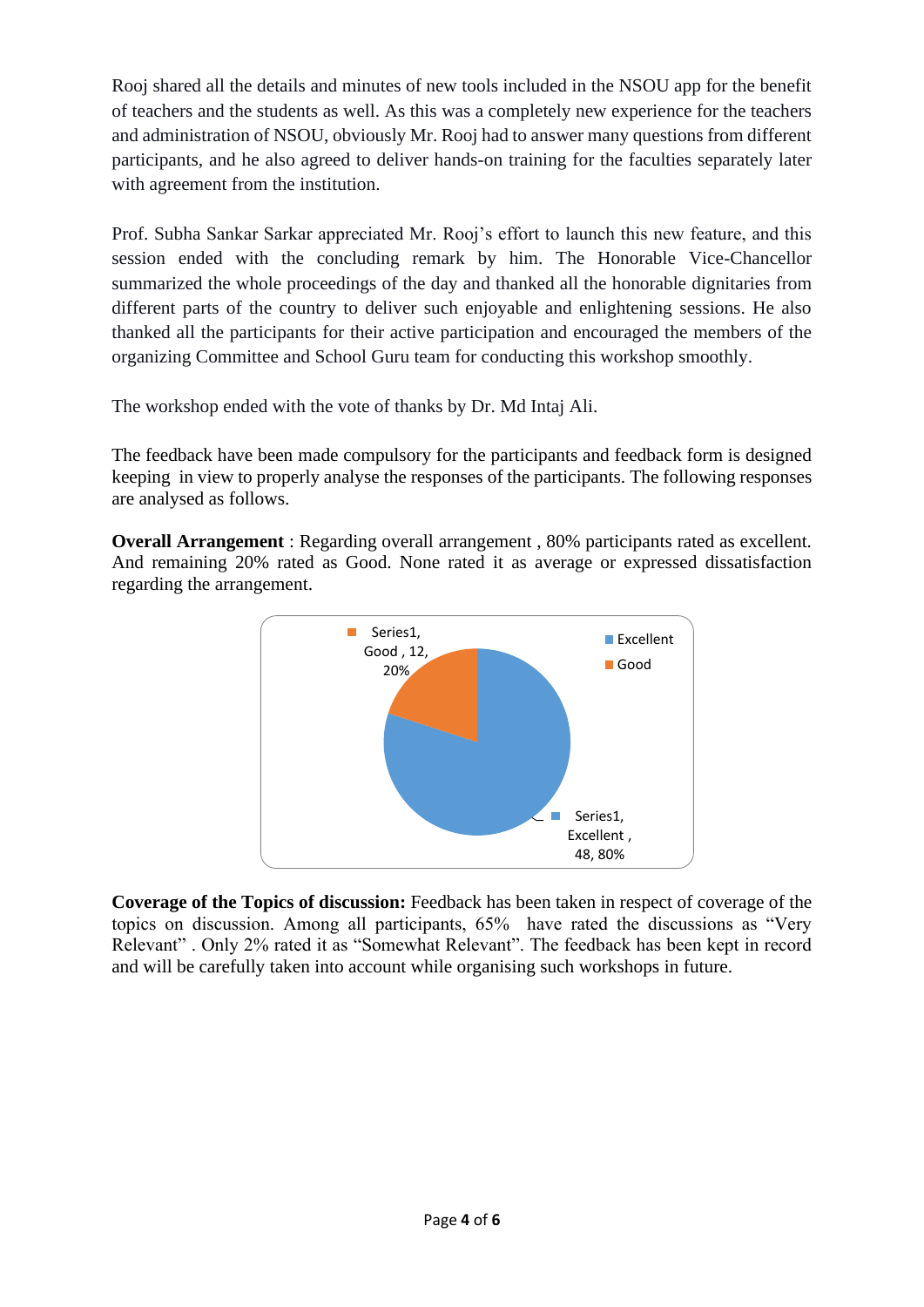

**Online Platform and Technological Support :** Regarding online Platform and Technological Support provided in the workshop, 63% participants rated the workshop it as "Excellent". Only 2% termed it as "Poor". This will be alos taken into account in future endeavours.



**Relevance of the workshop for self improvement in Online Environment :** This attribute is perhaps one of the most important to be considered. As the main motto of the workshop is to make the participants more comfortable and effective in online and digital environment to deliver their learning services, the feedback on this attribute plays a significant role regarding the success of conduction such workshops.

65% of the participants rated the Worksop "Very Relevant" regarding their self improvement.